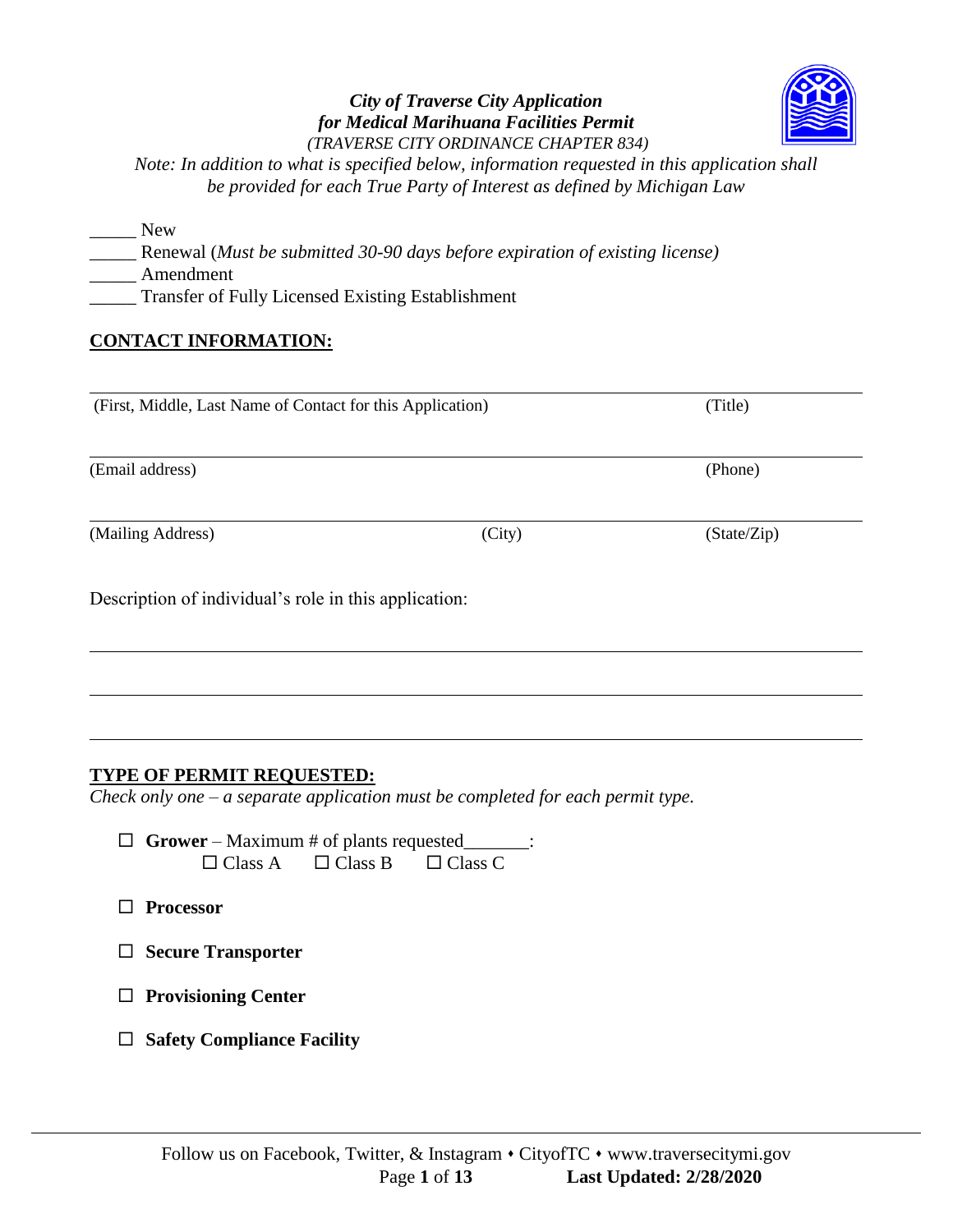# **FACILITY LOCATION:**

| (Business Name)                                                                                                                                                                                                                                                                                                                                                                                                                                                                                                           |                                            | (Email)     |
|---------------------------------------------------------------------------------------------------------------------------------------------------------------------------------------------------------------------------------------------------------------------------------------------------------------------------------------------------------------------------------------------------------------------------------------------------------------------------------------------------------------------------|--------------------------------------------|-------------|
| (Physical Address)                                                                                                                                                                                                                                                                                                                                                                                                                                                                                                        | (City)                                     | (State/Zip) |
| (Phone)                                                                                                                                                                                                                                                                                                                                                                                                                                                                                                                   |                                            | (Fax)       |
| <b>FACILITY/LICENSE OWNER:</b>                                                                                                                                                                                                                                                                                                                                                                                                                                                                                            |                                            |             |
| (Facility/License Owner)                                                                                                                                                                                                                                                                                                                                                                                                                                                                                                  |                                            |             |
| (Federal Tax Identification Number)                                                                                                                                                                                                                                                                                                                                                                                                                                                                                       |                                            |             |
| (Physical Address)                                                                                                                                                                                                                                                                                                                                                                                                                                                                                                        | (City)                                     | (State/Zip) |
| (Phone)                                                                                                                                                                                                                                                                                                                                                                                                                                                                                                                   | (Fax)                                      | (Email)     |
| $\Box$ Self – Individual Owner<br>$\Box$ LLC*<br>*For any other than "Self," attach a separate sheet listing all information for directors, officers, members,<br>partners and individuals                                                                                                                                                                                                                                                                                                                                | $\Box$ Corporation*<br>$\Box$ Partnership* |             |
| <b>FACILITY OR BUSINESS MANAGER:</b>                                                                                                                                                                                                                                                                                                                                                                                                                                                                                      |                                            |             |
| (Name)                                                                                                                                                                                                                                                                                                                                                                                                                                                                                                                    |                                            | (Email)     |
| (Mailing Address)                                                                                                                                                                                                                                                                                                                                                                                                                                                                                                         | (City)                                     | (State/Zip) |
| (Phone)                                                                                                                                                                                                                                                                                                                                                                                                                                                                                                                   |                                            | (Fax)       |
| Are there other facility or business managers? $\Box$ Yes                                                                                                                                                                                                                                                                                                                                                                                                                                                                 | $\square$ No                               |             |
| If Yes, how many? $\frac{1}{\sqrt{1 - \frac{1}{\sqrt{1 - \frac{1}{\sqrt{1 - \frac{1}{\sqrt{1 - \frac{1}{\sqrt{1 - \frac{1}{\sqrt{1 - \frac{1}{\sqrt{1 - \frac{1}{\sqrt{1 - \frac{1}{\sqrt{1 - \frac{1}{\sqrt{1 - \frac{1}{\sqrt{1 - \frac{1}{\sqrt{1 - \frac{1}{\sqrt{1 - \frac{1}{\sqrt{1 - \frac{1}{\sqrt{1 - \frac{1}{\sqrt{1 - \frac{1}{\sqrt{1 - \frac{1}{\sqrt{1 - \frac{1}{\sqrt{1 - \frac{1}{\sqrt{1 - \frac$<br>Attach a separate sheet listing contact information for all other facility or business managers. |                                            |             |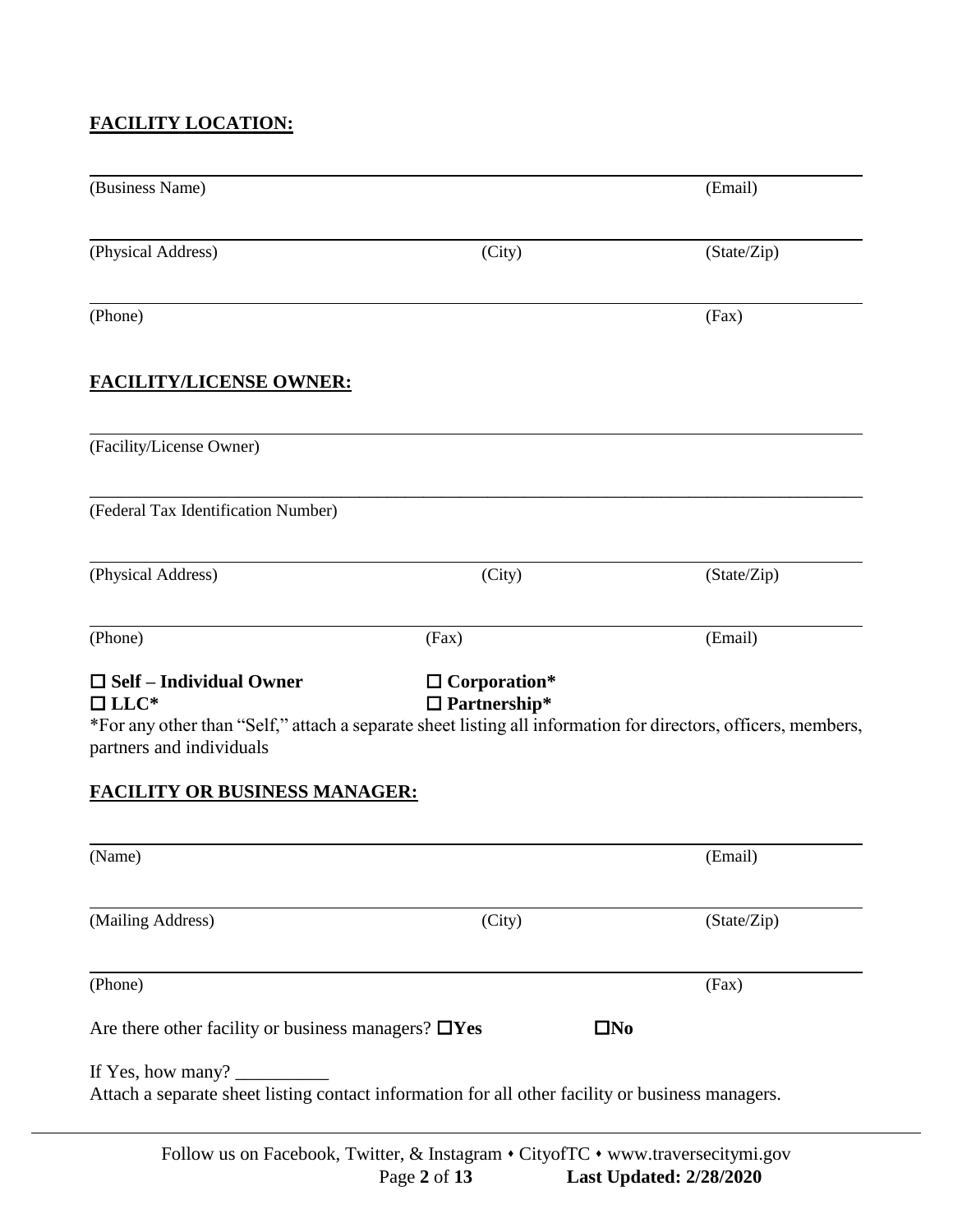## **PROPERTY OWNER:**

| (Name)                                                                     |                                                                                                                                                                                                                        | (Email)                      |
|----------------------------------------------------------------------------|------------------------------------------------------------------------------------------------------------------------------------------------------------------------------------------------------------------------|------------------------------|
| (Mailing Address)                                                          | (City)                                                                                                                                                                                                                 | (State/Zip)                  |
| (Phone)                                                                    |                                                                                                                                                                                                                        | (Fax)                        |
|                                                                            | <b>EACH PERSON NAMED ON THE APPLICATION, INCLUDING ANY TRUE PARTY OF</b><br>INTEREST AS DEFINED BY MICHIGAN LAW, MUST FILL OUT THE FOLLOWING<br><u>QUESTIONS. PLEASE DUPLICATE THIS SECTION AS NEEDED. (PAGES 3-8)</u> |                              |
| (Name)                                                                     |                                                                                                                                                                                                                        | (Email)                      |
| (Mailing Address)                                                          | (City)                                                                                                                                                                                                                 | (State/Zip)                  |
| (Phone)<br>address).                                                       | Please list all residential addresses over the past three years (indicate timeframe you resided at each                                                                                                                | (Fax)                        |
| Do you owe city funds for delinquent taxes or utility bills? $\square$ Yes | Have you submitted an application for a similar license to the City of Traverse City? $\Box$ Yes                                                                                                                       | $\square$ No<br>$\square$ No |
| Description of individual's role in this application:                      |                                                                                                                                                                                                                        |                              |
|                                                                            |                                                                                                                                                                                                                        |                              |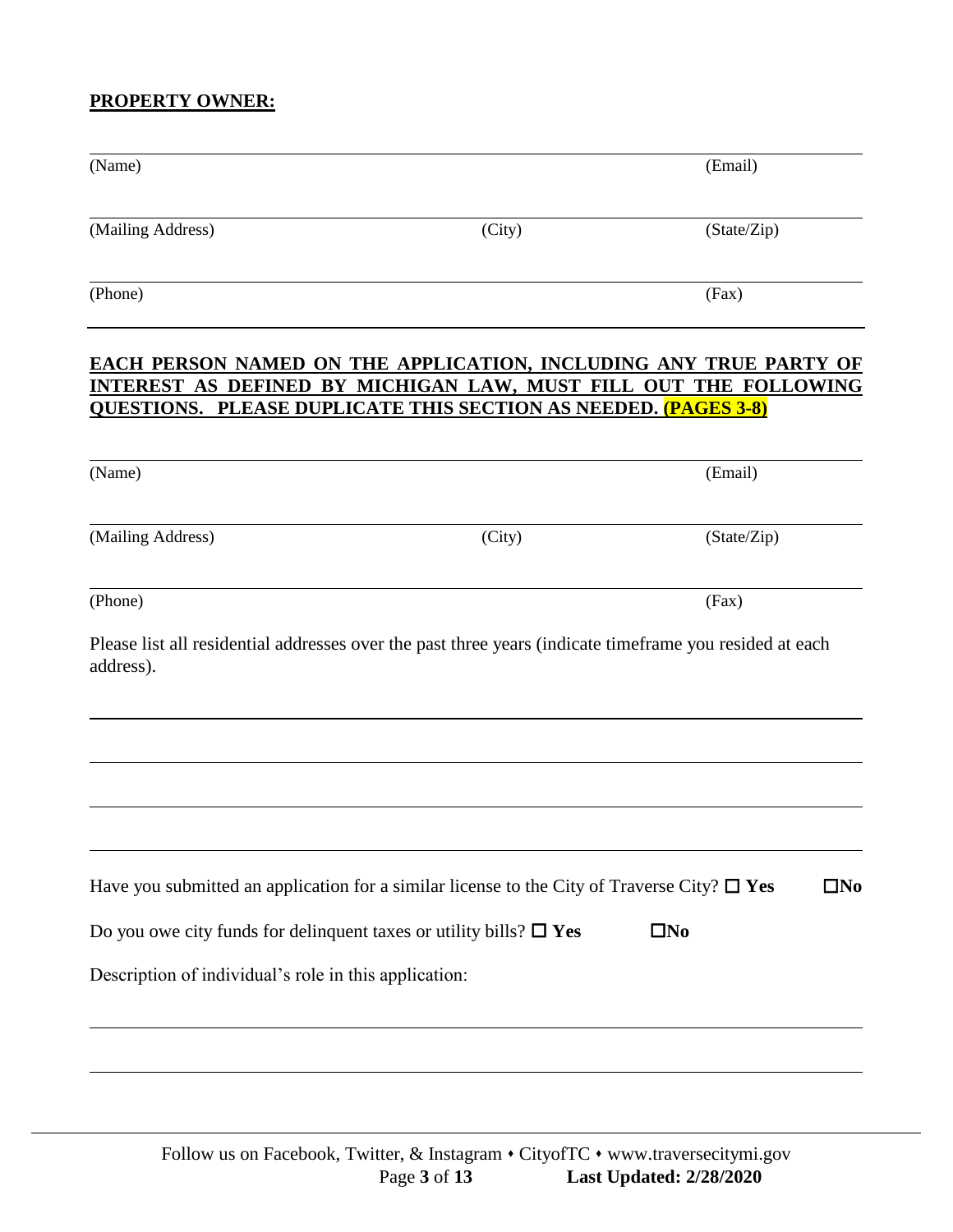Have you been indicted for, charged with, arrested for, convicted of, pled guilty or nolo contendere to, or forfeited bail concerning a felony under the laws of this state, any other state, or the United States, or a controlled substance-related felony, within the past ten (10) years of this application?  $\Box$  Yes  $\Box$  No

If yes, provide detailed information here, including charges, dates, location, your plea, and the disposition of the matter.

Have you ever been convicted of a felony involving a controlled substance as defined under any state statute in the United States or as defined by United States Federal Regulation?  $\Box$ Yes  $\Box$  No

If yes, what is the date of the conviction(s) and law(s) under which you were convicted?

Please describe the offense of which you were convicted:

Have you ever been convicted of any other type of felony under the law of Michigan, the United States, or another state?  $\Box$ **Yes**  $\Box$ **No** 

If yes, what is the date of the conviction(s) and the law(s) under which you were convicted?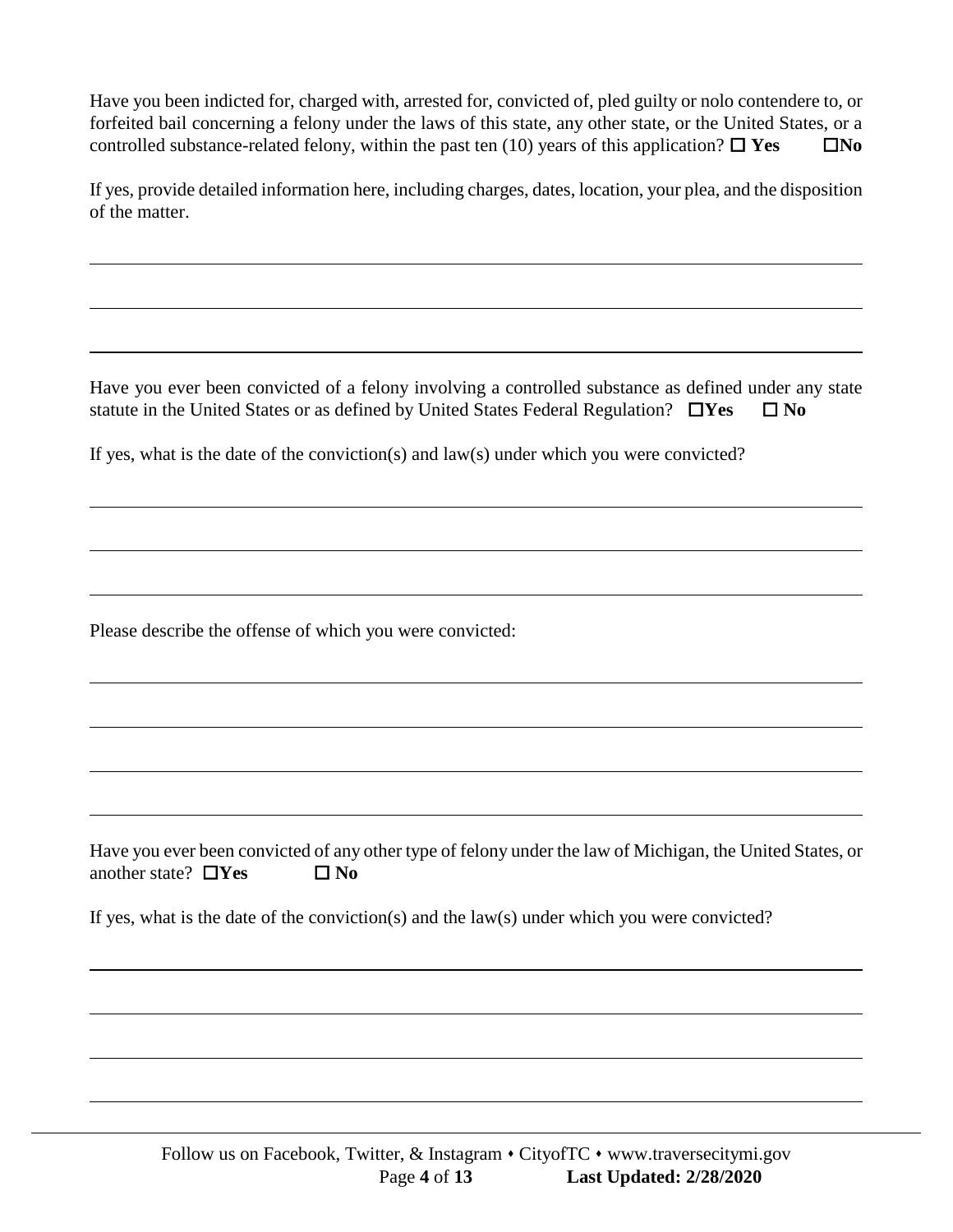Please describe the offense of which you were convicted:

Have you been indicted for, charged with, arrested for, convicted of, pled guilty or nolo contendere to, or forfeited bail concerning a felony under the laws of this state, any other state, or the United States, or a controlled substance-related felony, within the past ten (10) years of this application?  $\Box$  Yes  $\Box$  No

If yes, provide detailed information here, including charges, dates, location, your plea, and the disposition of the matter.

Have you ever been indicted for, charged with, arrested for, convicted of, pled guilty or nolo contendere to, or forfeited bail concerning, a misdemeanor involving a controlled substance, theft, dishonesty, or fraud in any state or been found responsible for violating a local ordinance in any state involving a controlled substance, dishonesty, theft, or fraud?  $\Box$  Yes  $\Box$  No

If yes, provide detailed information here, including charges, dates, location, your plea, and the disposition of the matter.

Have you ever violated, been accused by a municipality of violating, or been convicted of violating an ordinance similar to the city's ordinances regulating medical marihuana facilities?  $\Box$ Yes  $\Box$  No

If yes, provide detailed information here.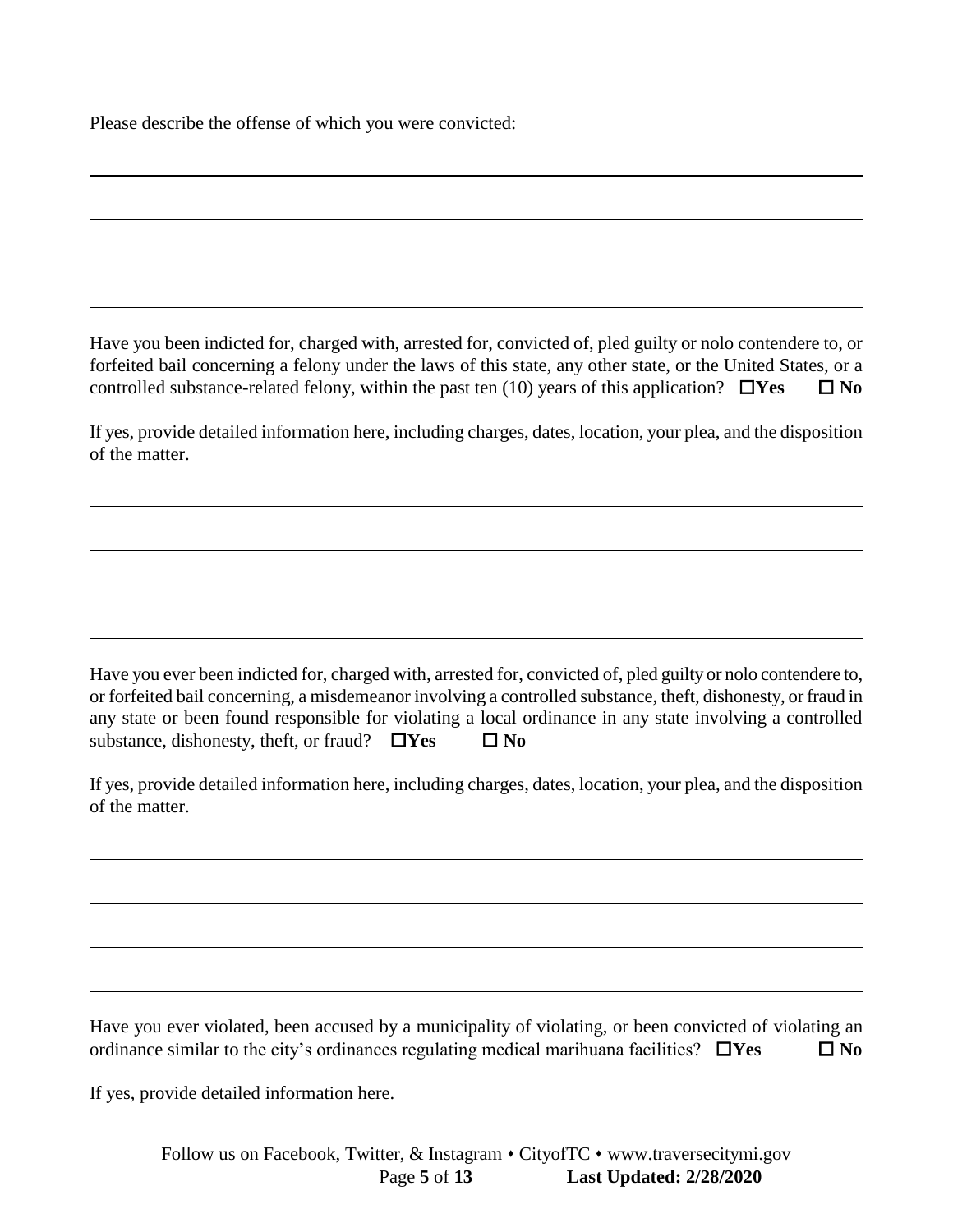| Have you ever applied for or been granted any commercial license or certificate issued by any<br>governmental agency concerning medical marihuana or marihuana that has been denied, restricted,<br>suspended, revoked or not renewed? $\Box$ Yes<br>$\square$ No           |
|-----------------------------------------------------------------------------------------------------------------------------------------------------------------------------------------------------------------------------------------------------------------------------|
| If yes, please attach a statement describing the facts and circumstances describing the application,<br>denial, restriction, revocation, or nonrenewal, including the licensing authority, the date each action<br>was taken and the reason for each action.                |
|                                                                                                                                                                                                                                                                             |
|                                                                                                                                                                                                                                                                             |
|                                                                                                                                                                                                                                                                             |
| Have you ever held an elective office of a governmental unit of this or any state in the United States of<br>America, or are you employed by a regulatory body of a governmental unit in this state, another state or<br>the federal government? $\Box$ Yes<br>$\square$ No |
| If yes, please provide relevant information, including the name of the agency, the office/position held,<br>and dates held.                                                                                                                                                 |
|                                                                                                                                                                                                                                                                             |
|                                                                                                                                                                                                                                                                             |
|                                                                                                                                                                                                                                                                             |
| Do you have any interest in any other application for a permit or approved permit under the City's<br>ordinances? $\Box$ Yes<br>$\Box$ No                                                                                                                                   |
| If yes, please provide relevant information here.                                                                                                                                                                                                                           |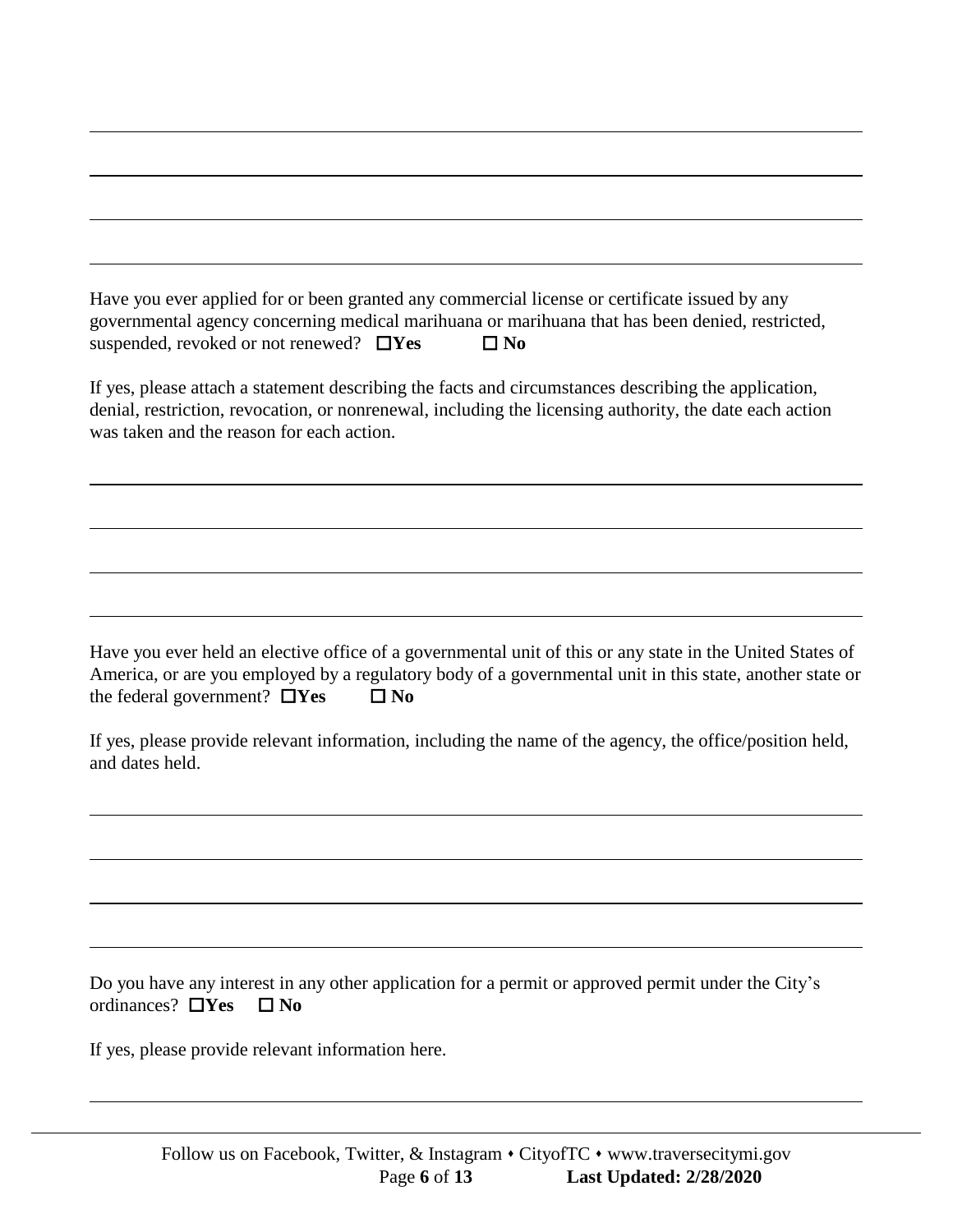|                                                | Do you have any interest in any other marihuana facility in Michigan? $\Box$ Yes | $\square$ No                                                                                                                                                                                                        |
|------------------------------------------------|----------------------------------------------------------------------------------|---------------------------------------------------------------------------------------------------------------------------------------------------------------------------------------------------------------------|
|                                                | If yes, please indicate the type of facility, name and location here.            |                                                                                                                                                                                                                     |
|                                                |                                                                                  |                                                                                                                                                                                                                     |
|                                                |                                                                                  |                                                                                                                                                                                                                     |
| federal, state or local law? $\Box$ Yes        | $\square$ No                                                                     | Have you ever filed, or been served with a complaint or other notice by any public body regarding the<br>delinquency in the payment of or dispute over the filings concerning the payment of any tax required under |
|                                                |                                                                                  | If yes, please indicate the amount of any tax, the name of the taxing agency and the time periods involved.                                                                                                         |
|                                                |                                                                                  |                                                                                                                                                                                                                     |
|                                                | immediately preceding this application: (attach additional pages if necessary)   | Indicate any businesses you have owned, your occupation and employer for the 5 years including and                                                                                                                  |
| (First, Middle, and Last Name or Company Name) |                                                                                  |                                                                                                                                                                                                                     |
| (Email address)                                | (Phone)                                                                          | (Federal Tax ID Number if any)                                                                                                                                                                                      |
| (Mailing Address)                              | (City)                                                                           | (State/Zip)                                                                                                                                                                                                         |
|                                                |                                                                                  |                                                                                                                                                                                                                     |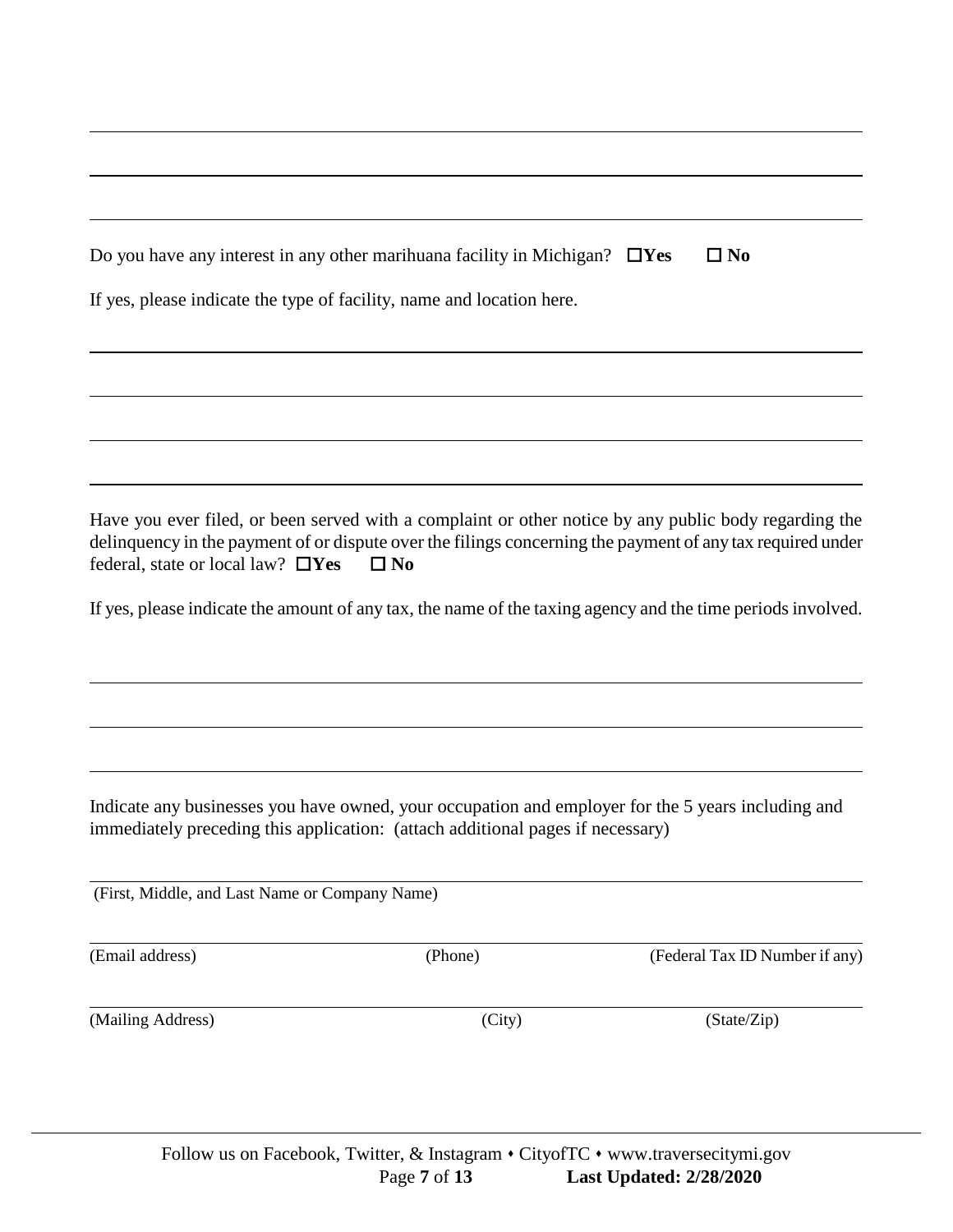**Under oath, I swear or affirm, that the information provided in this application is true and correct. I agree to not violate any laws of the State of Michigan or ordinances of the City of Traverse City in conducting the business in which the permit will be used; and I understand that a violation may be cause for nonrenewal of the permit applied for, or for suspension or revocation of the permit. Further, I understand that the issuance of a permit by the City of Traverse City is not intended to grant, nor shall be construed as granting, immunity from criminal prosecution for growing, sale, consumption, use, distribution or possession of marihuana in any form or manner that is not in compliance with any law of the State of Michigan, other applicable rules promulgated by the State of Michigan, or from criminal prosecution or the seizure of property by federal authorities under Federal Law. Further, I understand and agree to be bound by the indemnification provision of the City of Traverse City's ordinances. I agree that acceptance of a permit from the City of Traverse City constitutes consent by the permittee, owners, managers and employees to permit the City Manager or designee to conduct inspections of the facility to ensure compliance with the City's Ordinance and other relevant laws. Finally, I understand and agree and consent to criminal history investigations performed by the Traverse City Police Department or other law enforcement agencies.** 

|                                                                                          | Date:                        |  |
|------------------------------------------------------------------------------------------|------------------------------|--|
|                                                                                          |                              |  |
| To be completed by a notary:                                                             |                              |  |
| document before me, a notary public on the following date: ____________________________. |                              |  |
| <b>Signature of Notary Public</b>                                                        | <b>My Commission Expires</b> |  |
| Name of Notary Public                                                                    | County                       |  |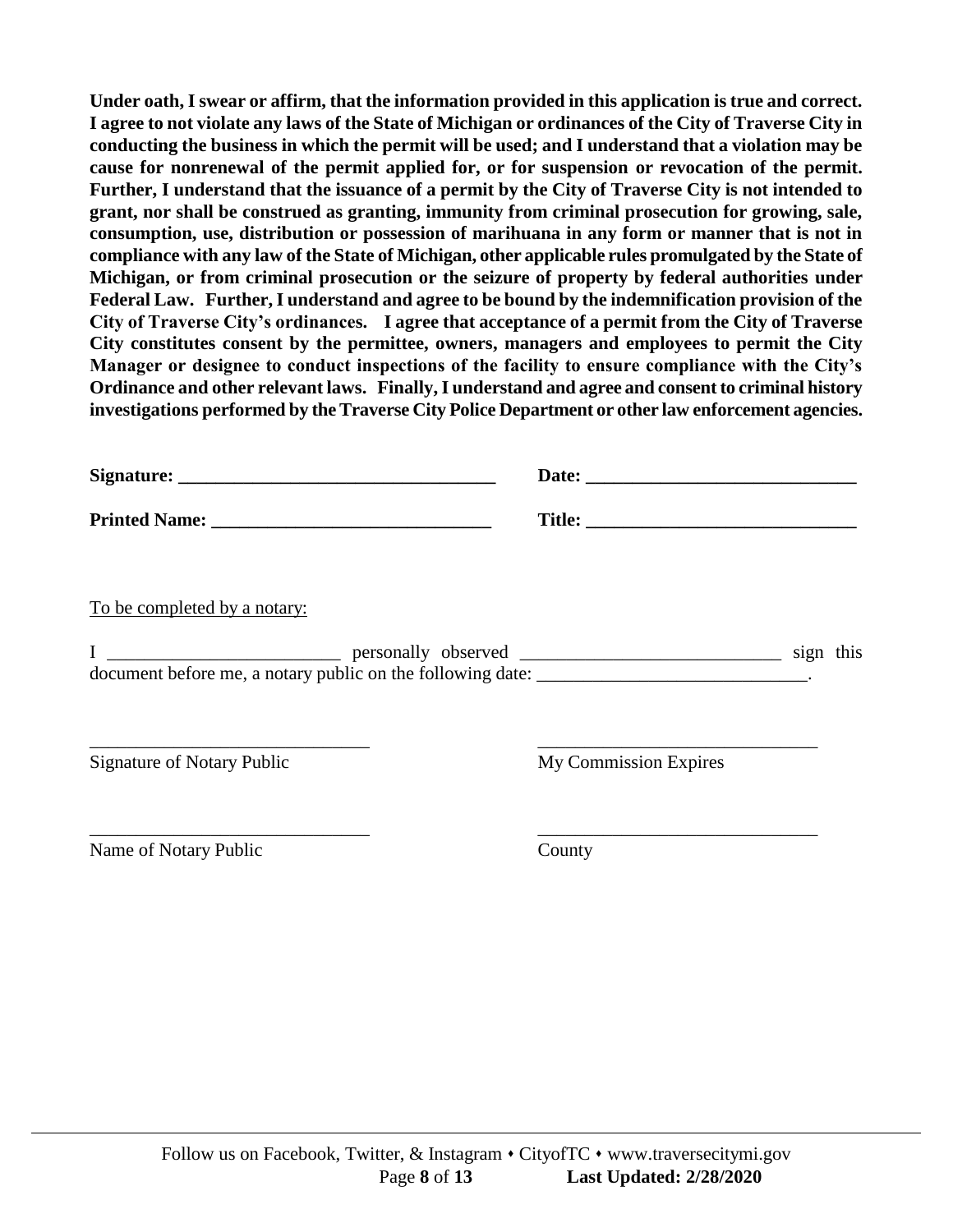#### **LICENSE TRANSFEROR:** CORPORATION, INDIVIDUAL OR PARTNERSHIP NAME:

| (First, Middle, Last Name of Officers and/or Directors) | (DOB) |         | (Phone) |
|---------------------------------------------------------|-------|---------|---------|
| (Address)                                               |       | (Email) |         |
| (First, Middle, Last Name of Officers and/or Directors) | (DOB) |         | (Phone) |
| (Address)                                               |       | (Email) |         |
| (First, Middle, Last Name of Officers and/or Directors) | (DOB) |         | (Phone) |
| (Address)                                               |       | (Email) |         |

(Current address of licensed premises being transferred – Registration will be mailed to this location if not changing)

I hereby certify and swear that I am not currently delinquent in the payment of any taxes, fees or other charges owed to or collected by the City. I further understand that in the event that I am delinquent in the payment of any taxes, fees or other charges owed to or collected by the City, such delinquency shall be grounds for denial.

|                                                                                         | Date:                        |  |
|-----------------------------------------------------------------------------------------|------------------------------|--|
|                                                                                         |                              |  |
| To be completed by a notary:                                                            |                              |  |
| document before me, a notary public on the following date: ___________________________. |                              |  |
| <b>Signature of Notary Public</b>                                                       | <b>My Commission Expires</b> |  |
| Name of Notary Public                                                                   | County                       |  |
|                                                                                         |                              |  |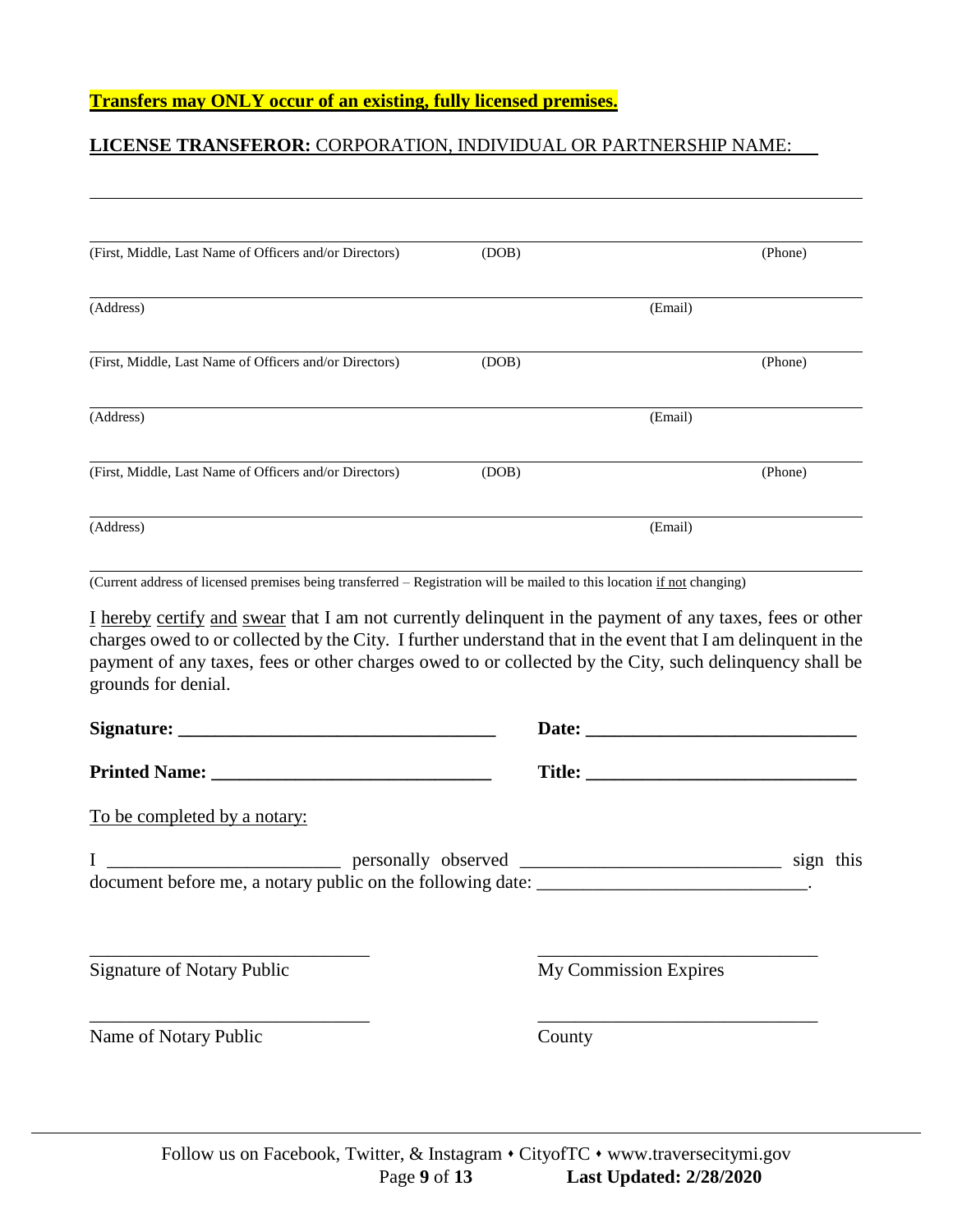## **Chemical Survey**

**Information:** This survey is requested to determine the quantity of specific chemical groups used, produced or stored in your facility. Fire Chiefs are required to collect chemical data under the Michigan Occupational Safety and Health Act (MIOSHA), PA 154 of 1974, as amended, and the Fire Prevention Code, PA 207 of 1941, as amended.

**Instructions:** Indicate below whether your site uses or produces any of the chemical types listed. Check all the categories that apply when a chemical has more than one characteristic, (example: both a Class 3 flammable and a Class 6 poison), see definitions. Each chemical group listed in this survey includes a specified quantity. Indicate the quantity category for each chemical group on your site. To complete this survey, you may need to reference Material Safety Data Sheets and SARA Title III reporting forms, along with the attached definitions.

#### **(Note: You** *must* **complete each line. Do not leave any blanks. If you do not use a chemical group listed, mark the "DO NOT HAVE" box.)**

When substantial changes occur in the quantity or type of chemical use, manufacture or related storage, a revised survey must be submitted to the Fire Chief. In addition, a revised survey will be requested periodically as the Fire Chief determines necessary, but a least once every five years.

This survey may be followed-up with a request for more detailed information. This may include a request for Material Safety Data Sheets, chemical lists maintained under the Employee Right to Know provisions of MIOSHA and other information.

Please return this questionnaire as indicated in the attached cover letter.

#### **This site is: (please circle one)**

**Chemical User -** (Chemicals used in activities on site)

**Chemical Producer -** (Chemicals manufactured at this site, includes packaging)

**Other -** Circle this if chemicals are used for incidental purposes only. (Examples: toilet cleaner, glass cleaner, etc.) Please specify type of business (Example: retail store)

\_\_\_\_\_\_\_\_\_\_\_\_\_\_\_\_\_\_\_\_\_\_\_\_\_\_\_\_\_\_\_\_\_\_\_\_\_\_\_\_\_\_\_\_\_\_\_\_\_\_\_\_\_\_\_\_\_\_\_\_\_\_\_\_\_\_\_\_\_\_\_\_\_\_\_\_

| <b>Emergency Contacts:</b> (Include Private Alarm/Security Companies) |                           |                    |  |
|-----------------------------------------------------------------------|---------------------------|--------------------|--|
| Name/Title                                                            | <b>Business Telephone</b> | <b>Home Number</b> |  |
|                                                                       |                           |                    |  |
|                                                                       |                           |                    |  |
|                                                                       |                           |                    |  |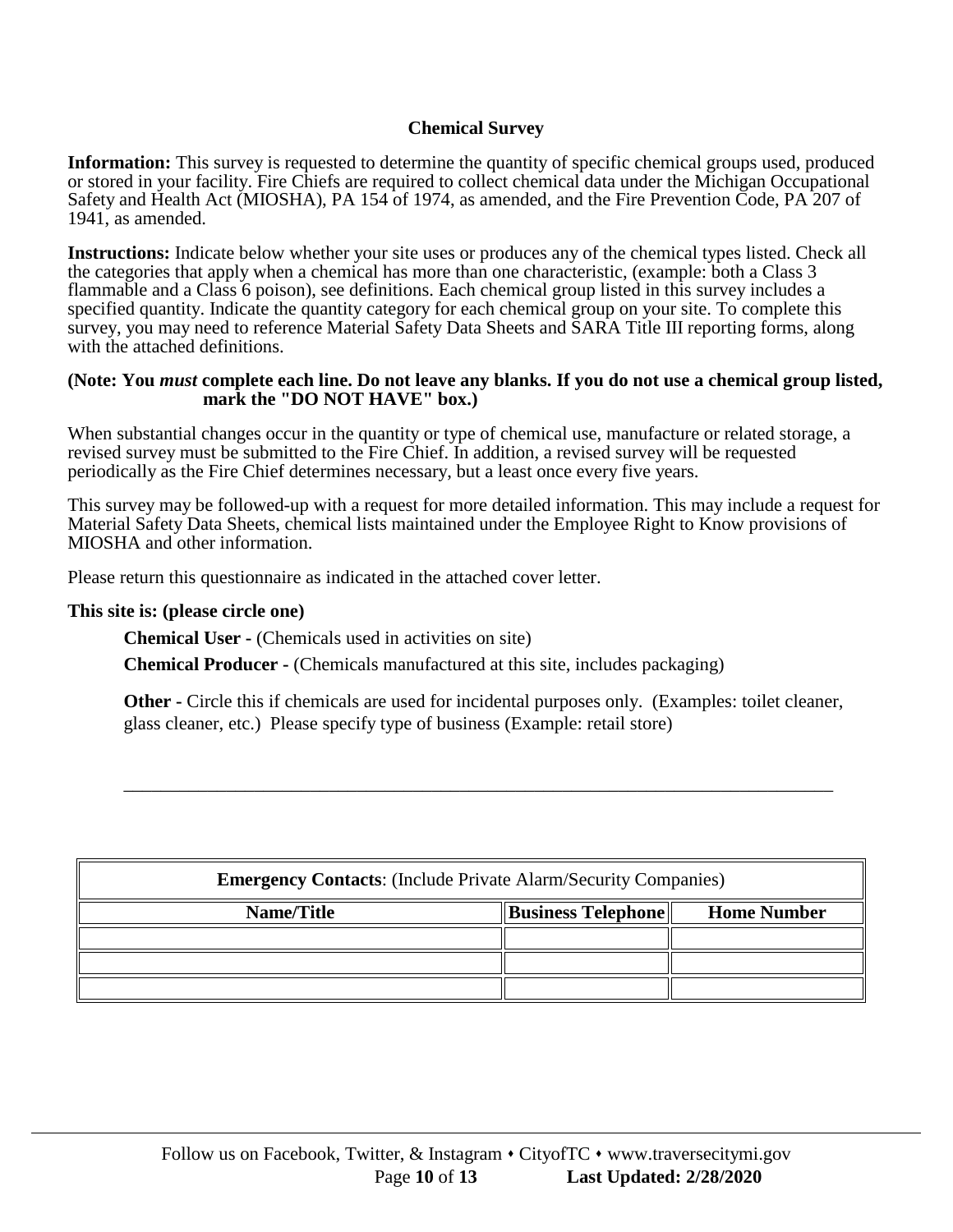Respond based on the maximum quantity you would have on-site, including storage, at any one time during the year.

| <b>Check 1 Box for Each Category</b>                                               |                           |                                                            |                                                                 |                       |  |
|------------------------------------------------------------------------------------|---------------------------|------------------------------------------------------------|-----------------------------------------------------------------|-----------------------|--|
| <b>Chemical type</b>                                                               | <b>Specified quantity</b> | Have at or<br><b>Above</b><br><b>Specified</b><br>Quantity | <b>Have but</b><br><b>Below</b><br><b>Specified</b><br>Quantity | Do Not<br><b>Have</b> |  |
|                                                                                    | <b>Class 1</b>            |                                                            |                                                                 |                       |  |
| Explosives & Blasting Agents Any Quantity<br>(Not including Class C<br>Explosives) |                           |                                                            |                                                                 |                       |  |
|                                                                                    | <b>Class 2</b>            |                                                            |                                                                 |                       |  |
| Poison Gas                                                                         | Any Quantity              |                                                            |                                                                 |                       |  |
| <b>Flammable Gas</b>                                                               | 100 gal. water capacity   |                                                            |                                                                 |                       |  |
| Non-Flammable Gas                                                                  | 100 gal. water capacity   |                                                            |                                                                 |                       |  |
|                                                                                    | Class 3                   |                                                            |                                                                 |                       |  |
| Flammable Liquid                                                                   | 1,000 gallons             |                                                            |                                                                 |                       |  |
| Combustible Liquid                                                                 | $10,000$ gallons          |                                                            |                                                                 |                       |  |
|                                                                                    | <b>Class 4</b>            |                                                            |                                                                 |                       |  |
| Flammable Solid (Dangerous<br>when wet)                                            | 100 lbs.                  |                                                            |                                                                 |                       |  |
| <b>Flammable Solid</b>                                                             | 500 lbs.                  |                                                            |                                                                 |                       |  |
| <b>Spontaneously Combustible</b><br>Material                                       | 100 lbs.                  |                                                            |                                                                 |                       |  |
|                                                                                    | Class <sub>5</sub>        |                                                            |                                                                 |                       |  |
| Oxidizer                                                                           | 500 lbs.                  |                                                            |                                                                 |                       |  |
| Organic Peroxide                                                                   | 250 lbs.                  |                                                            |                                                                 |                       |  |
|                                                                                    | Class 6                   |                                                            |                                                                 |                       |  |
| Poison                                                                             | 500 lbs.                  |                                                            |                                                                 |                       |  |
| Irritating Material: Liquid                                                        | 1,000 gal.                |                                                            |                                                                 |                       |  |
| <b>Irritating Material: Solid</b>                                                  | 500 lbs.                  |                                                            |                                                                 |                       |  |
|                                                                                    | <b>Class 7</b>            |                                                            |                                                                 |                       |  |
| Radioactive Material (Yellow Any Quantity<br>III Label)                            |                           |                                                            |                                                                 |                       |  |
|                                                                                    | Class 8                   |                                                            |                                                                 |                       |  |
| Corrosives: Liquid                                                                 | 1,000 gal.                |                                                            |                                                                 |                       |  |
| <b>Corrosives: Solid</b>                                                           | 500 lbs.                  |                                                            |                                                                 |                       |  |
| <b>No DOT Category</b>                                                             |                           |                                                            |                                                                 |                       |  |
| Known Human Carcinogen                                                             | Any Category              |                                                            |                                                                 |                       |  |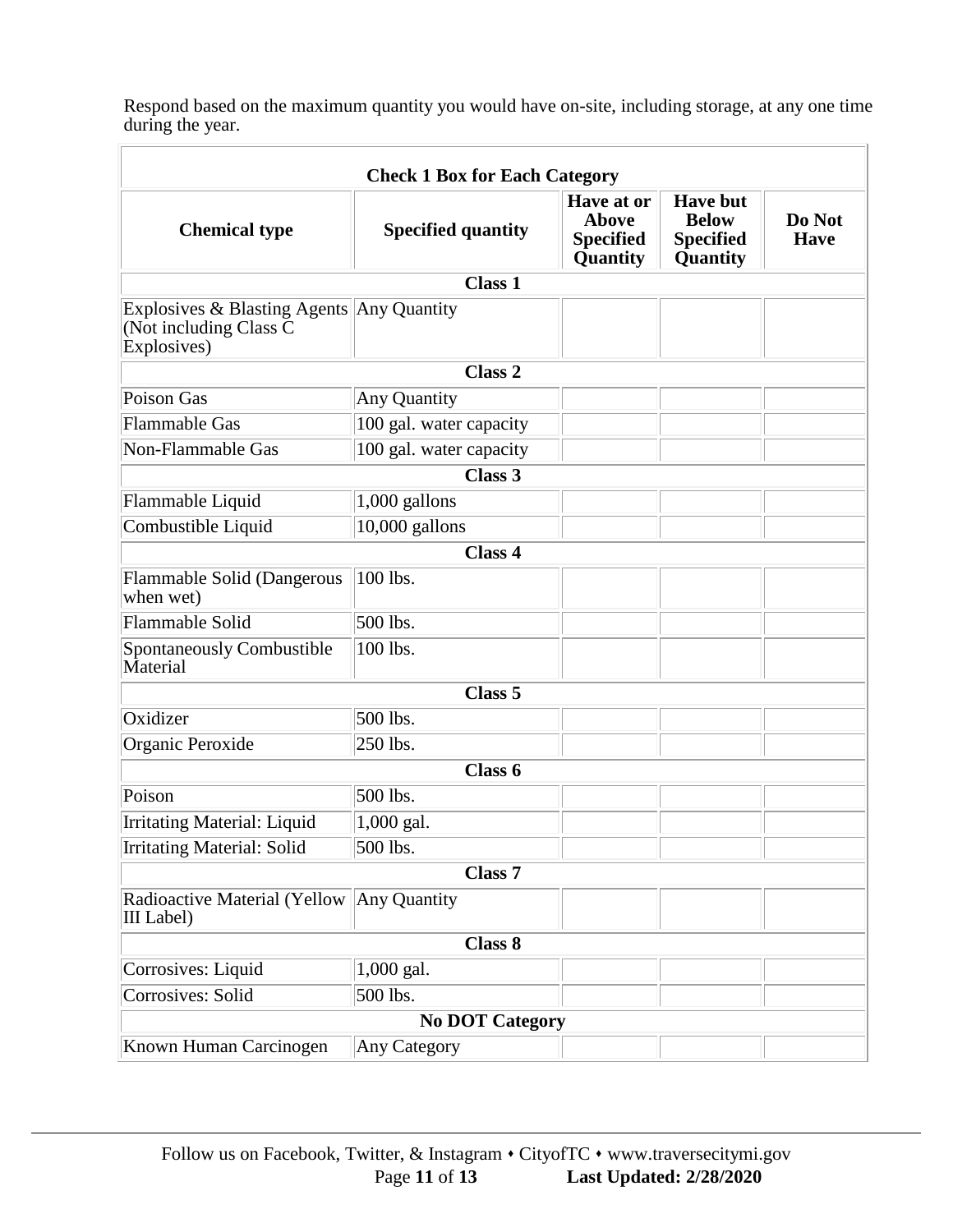## **ATTACHMENTS:**

*Please attach the following – and clearly label each required attachment so it is easily identified.*  $\Box$  Application fee.

- o \$5,000 for all new and renewal applications
- o Amendments to applications will be charged for the City's costs associated with review as determined by the City Clerk, not-to-exceed \$5,000.
- o Please make check payable to: "City of Traverse City"
- $\Box$  Proof of prequalification by the State of Michigan for a marihuana facility state license.
- $\Box$  A copy of the application form, submitted to LARA for prequalification. (attachments not required)
- $\Box$  A comprehensive operating plan as outlined in the city's ordinance, which includes the following elements:
	- o Type of marihuana facility for which you are applying;
	- o Security Plan;
	- o HVAC Plan;
	- o Staffing Plan;
	- o Marketing Plan;
	- o Inventory and Record Keeping Plan;
	- o Description of the total amount of cannabis materials to be kept on location, including a description of where they will be kept.
	- o Scaled Conceptual Site Plan (must show dimensions, physical address with lot lines, facility location on the lot, ingress and egress for vehicles, including Fire Department access, secured areas, closest fire hydrants, water/sewer utilities and stormwater runoff).
		- For growers, site plan must also show areas of outside grow locations, secured areas, outside high-pile or high-rack storage.
	- o A building plan, professionally drawn, indicating the layout and size of the building, detailing public, private and secured areas, occupancy of the building per Michigan Building Code, path and location of egress, occupant loads, fire protection system control areas/rooms, areas with non-passive security systems. Plan shall indicate fireresistance-rated construction.
	- o Written policies and procedures for addressing concerns or complaints;
		- For growers, a cultivation plan; wastewater plan; disposal plan; mold/mildew/pest control prevention plan; and air quality plan;
		- For growers, an electrical plan and panel schedule as prepared by a licensed electrician and a certification from a licensed electrician that the premises are equipped to safely accept and utilize the required or anticipated electric load for the facility.
		- For growers, until December 31, 2021, a statement that the applicant or an active employee has a minimum of two years experience as a registered primary caregiver; include name of such individual, dates of experience and any other pertinent information.
		- For provisioning centers, a description of products and services to be provided, as well as a plant waste disposal plan;